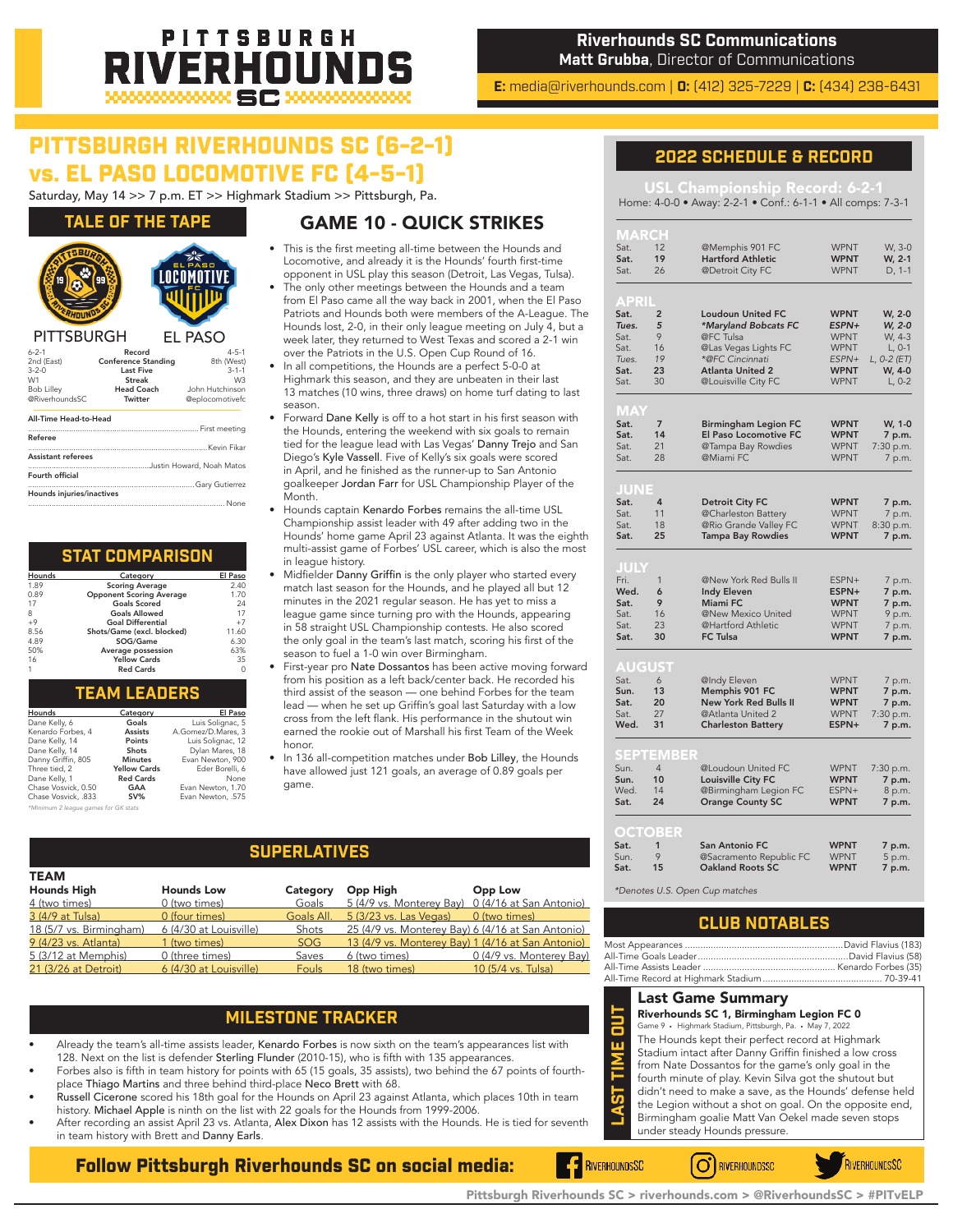## $\approx$  PITTSBURGH RIVERHOUNDS SC $\approx$

# ROSTER & NOTES

## FAST FACTS

| General Information             |
|---------------------------------|
| Name: Pittsburgh Riverhounds SC |
| City/Zip: Pittsburgh, PA 15219  |
| Founded: March 11, 1998         |
| First match: May 1, 1999        |
| Nickname: Hounds                |
| Colors: Black & Gold            |
| Conference: Eastern Conference  |
| Venue: Highmark Stadium         |
| Capacity: 5,000                 |
| Owner: Tuffy Shallenberger      |
| Website: www.riverhounds.com    |
|                                 |

## USL RECORD IN 2022 WHEN...

| In games decided by one goal or fewer  3-1-1   |  |
|------------------------------------------------|--|
| In games decided by two goals or more 3-1-0    |  |
| vs. clubs with winning records 2-1-0           |  |
|                                                |  |
|                                                |  |
|                                                |  |
|                                                |  |
|                                                |  |
|                                                |  |
|                                                |  |
| Leading with 10:00 remaining 6-0-0             |  |
|                                                |  |
|                                                |  |
|                                                |  |
|                                                |  |
|                                                |  |
|                                                |  |
|                                                |  |
|                                                |  |
|                                                |  |
|                                                |  |
|                                                |  |
|                                                |  |
|                                                |  |
|                                                |  |
|                                                |  |
|                                                |  |
|                                                |  |
|                                                |  |
|                                                |  |
| In games opponent was reduced to 10 men  2-0-0 |  |
|                                                |  |
|                                                |  |
|                                                |  |
|                                                |  |
|                                                |  |
|                                                |  |
|                                                |  |
|                                                |  |

### Miscellaneous

| Longest unbeaten streak in 2022 (all comps) 6    |  |
|--------------------------------------------------|--|
|                                                  |  |
| Longest win streak in 2022 (all comps) 3         |  |
|                                                  |  |
|                                                  |  |
| Matches since last home loss (dating to 2021) 13 |  |

## ACTIVE ROSTER

Roster Size: 24 • Returners: 10 • Newcomers: 14

## NUMERICAL

| No. | Name               | Pos | Ht     | Wt  | <u>Age</u> | Hometown (Previous Club)                            |
|-----|--------------------|-----|--------|-----|------------|-----------------------------------------------------|
|     | Kevin Silva        | GK  | 6'1''  | 190 | 24         | Bethlehem, Pa. (Toronto FC II)                      |
| 2   | Nathan Dossantos   | D   | 5'11'' | 175 | 22         | Oakville, Ontario (Marshall University)             |
| 3   | Shane Wiedt        | D   | 6'3''  | 185 | 26         | Akron, Ohio (Loudoun United FC)                     |
| 4   | Dani Rovira        | D/M | 5'9''  | 148 | 25         | Bogotá, Colombia (University of Vermont)            |
| 5   | Mekeil Williams    | D   | 6'2''  | 189 | 31         | Port of Spain, Trinidad and Tobago (CSD Municipal)  |
| 6   | Angelo Kelly       | M   | 5'9''  | 164 | 29         | Ottumwa, Iowa (Charleston Battery)                  |
| 7   | Alex Dixon         | F/M | 5'8''  | 145 | 32         | Bay City, Texas (Hartford Athletic)                 |
| 8   | William Eyang      | F   | 6'3''  | 185 | 28         | Yaounde, Cameroon (Florida Tropics)                 |
| 9   | Albert Dikwa       | F   | 6'1''  | 165 | 24         | Garoua, Cameroon (Saint Louis FC)                   |
| 10  | Russell Cicerone   | F   | 5'11'' | 170 | 27         | Bloomfield Hills, Mich. (Saint Louis FC)            |
| 11  | Kenardo Forbes     | M   | 5'9''  | 167 | 33         | Kingston, Jamaica (Rochester Rhinos)                |
| 12  | Danny Griffin      | M   | 5'9''  | 170 | 23         | Wethersfield, Conn. (Providence College)            |
| 13  | Luke Biasi         | D   | 6'0''  | 180 | 22         | Buford, Ga. (Syracuse University)                   |
| 15  | Arturo Ordóñez     | D   | 6'3''  | 180 | 24         | Salou, Spain (University of Pittsburgh)             |
| 16  | <b>Toby Sims</b>   | D   | 6'1''  | 178 | 24         | Worksop, England (Chowan University)                |
| 18  | Marc Ybarra        | M   | 6'0''  | 180 | 23         | Ann Arbor, Mich. (University of Michigan)           |
| 19  | <b>Wyatt Borso</b> | F   | 6'1''  | 180 | 18         | Aurora, Ill. (Chicago Fire Academy)                 |
| 21  | Luis Arqudo        | M   | 5'9''  | 155 | 26         | Queens, N.Y. (Norrby IF)                            |
| 22  | Robby Dambrot      | D   | 6'2''  | 170 | 27         | Akron, Ohio (Loudoun United FC)                     |
| 23  | Jesse Williams     | D   | 5'10'' | 185 | 20         | Port of Spain, Trinidad and Tobago (Coleraine U20s) |
| 26  | Jahmali Waite      | GK  | 6'1''  | 187 | 23         | Philadelphia, Pa. (University of Connecticut)       |
| 27  | Jelani Peters      | D   | 6'5''  | 210 | 28         | Diego Martin, Trinidad and Tobago (Toronto FC II)   |
| 29  | Dane Kelly         | F   | 5'10'' | 165 | 31         | St. Catherine, Jamaica (Charlotte Independence)     |
| 31  | Chase Vosvick      | GK  | 6'0''  | 190 | 23         | Baltimore, Md. (Loyola University, Md.)             |

## **ALPHABETICAL**

| No.             | Name               | Pos | Ht     | Wt  | <u>Age</u> | Hometown (Previous Club)                            |
|-----------------|--------------------|-----|--------|-----|------------|-----------------------------------------------------|
| 21              | Luis Argudo        | M   | 5'9''  | 155 | 26         | Queens, N.Y. (Norrby IF)                            |
| 13              | Luke Biasi         | D   | 6'0''  | 180 | 22         | Buford, Ga. (Syracuse University)                   |
| <u> 19</u>      | <b>Wyatt Borso</b> | F   | 6'1''  | 180 | 17         | Aurora, Ill. (Chicago Fire Academy)                 |
| 10              | Russell Cicerone   | F   | 5'11'' | 170 | 27         | Bloomfield Hills, Mich. (Saint Louis FC)            |
| 22              | Robby Dambrot      | D   | 6'2''  | 170 | 27         | Akron, Ohio (Loudoun United FC)                     |
| $\frac{9}{7}$   | Albert Dikwa       | F   | 6'1''  | 165 | 24         | Garoua, Cameroon (Saint Louis FC)                   |
|                 | Alex Dixon         | F/M | 5'8''  | 145 | 32         | Bay City, Texas (Hartford Athletic)                 |
| $\overline{c}$  | Nathan Dossantos   | D   | 5'11'' | 175 | 22         | Oakville, Ontario (Marshall University)             |
| 8               | William Eyang      | E   | 6'3''  | 185 | 28         | Yaounde, Cameroon (Florida Tropics)                 |
| 11              | Kenardo Forbes     | M   | 5'9''  | 167 | 33         | Kingston, Jamaica (Rochester Rhinos)                |
| 12              | Danny Griffin      | M   | 5'9''  | 170 | 23         | Wethersfield, Conn. (Providence College)            |
| 6               | Angelo Kelly       | M   | 5'9''  | 164 | 29         | Ottumwa, Iowa (Charleston Battery)                  |
| <u>29</u>       | Dane Kelly         | F   | 5'10'' | 165 | 31         | St. Catherine, Jamaica (Charlotte Independence)     |
| 15              | Arturo Ordóñez     | D   | 6'3''  | 180 | 24         | Salou, Spain (University of Pittsburgh)             |
| $\overline{27}$ | Jelani Peters      | D   | 6'5''  | 210 | 28         | Diego Martin, Trinidad and Tobago (Toronto FC II)   |
| 4               | Dani Rovira        | D/M | 5'9''  | 148 | 25         | Bogotá, Colombia (University of Vermont)            |
| 1               | Kevin Silva        | GК  | 6'1''  | 190 | 24         | Bethlehem, Pa. (Toronto FC II)                      |
| <u>16</u>       | <b>Toby Sims</b>   | D   | 6'1''  | 178 | 24         | Worksop, England (Chowan University)                |
| 31              | Chase Vosvick      | GK  | 6'0''  | 190 | 23         | Baltimore, Md. (Loyola University, Md.)             |
| $\overline{26}$ | Jahmali Waite      | GK  | 6'1''  | 187 | 23         | Philadelphia, Pa. (University of Connecticut)       |
| 3               | Shane Wiedt        | D   | 6'3''  | 185 | 26         | Akron, Ohio (Loudoun United FC)                     |
| 23              | Jesse Williams     | D   | 5'10'' | 185 | 20         | Port of Spain, Trinidad and Tobago (Coleraine U20s) |
| 5               | Mekeil Williams    | D   | 6'2''  | 189 | 31         | Port of Spain, Trinidad and Tobago (CSD Municipal)  |
| 18              | Marc Ybarra        | M   | 6'0''  | 180 | 23         | Ann Arbor, Mich. (University of Michigan)           |
|                 |                    |     |        |     |            |                                                     |

## **TECHNICAL STAFF**

Head Coach: Bob Lilley Assistant Coach: Dan Visser Assistant Coach: Michael Behonick Goalkeeping Coach: Will Marshall

## **PRONUNCIATION GUIDE**

| Luke BIASI              | BEE-ah-see   |
|-------------------------|--------------|
| <b>Russell CICERONE</b> | SIS-er-O-nee |
| Robby DAMBROT           | DAM-brawt    |
| Albert DIKWA            | DEE-kwa      |
| William EYANG           | EYE-ang      |
| Arturo ORDÓÑEZ          | or-DOE-nyez  |
| <b>JELANI Peters</b>    | JELL-ah-nee  |
| Shane WIEDT             | WEET         |
| <b>MEKEIL Williams</b>  | ME-kell      |
| Marc YBARRA             | EE-bar-uh    |
|                         |              |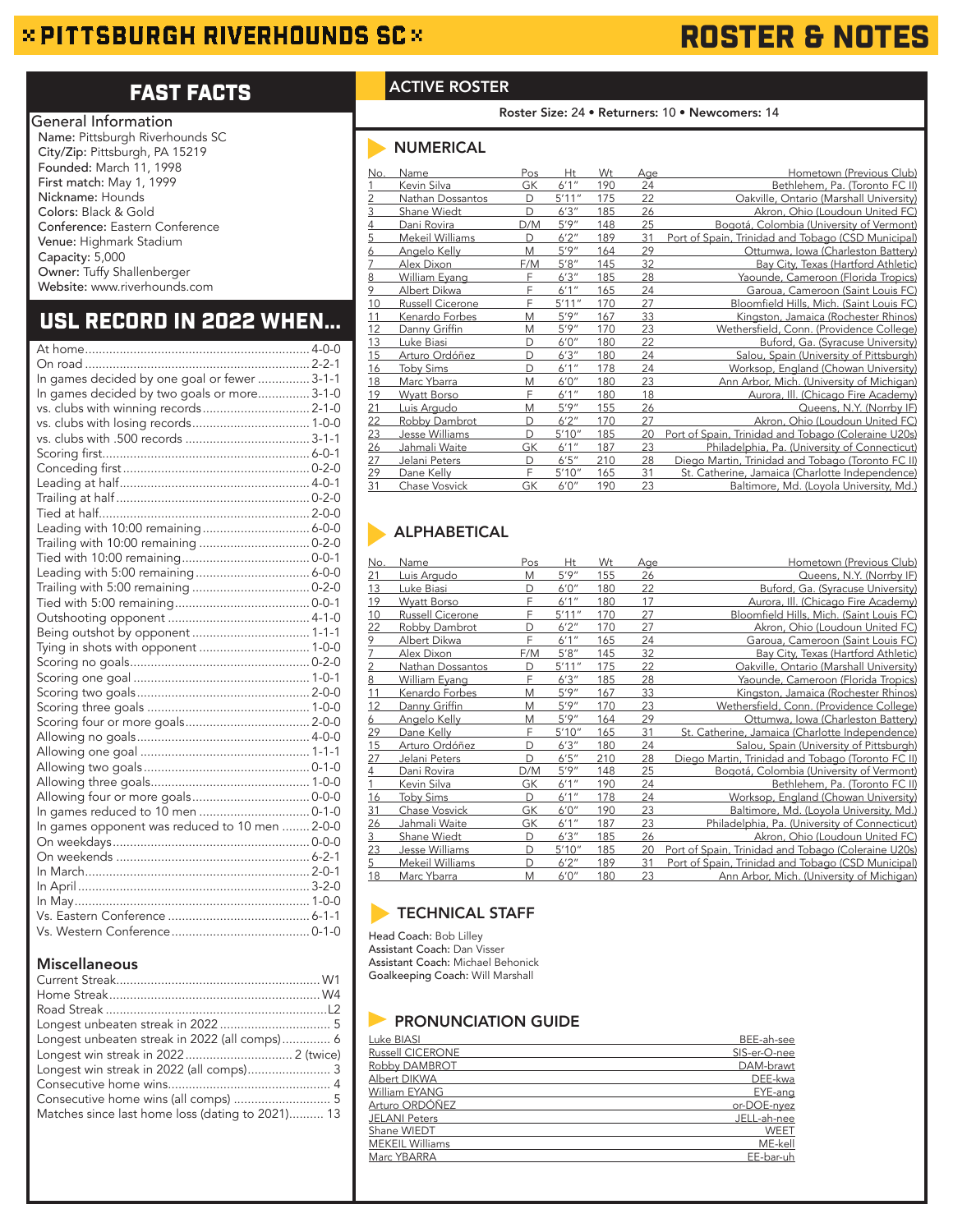# PLAYER STATS & HONORS

## 2022 USL CHAMPIONSHIP STATISTICS

## INDIVIDUAL

| No. | Name             | GP | <b>MIN</b> | G        |                | <b>PTS</b> | SH. | <b>SOG</b> | FC |    | СI | PК | <b>PKG</b> | YC | RC       |
|-----|------------------|----|------------|----------|----------------|------------|-----|------------|----|----|----|----|------------|----|----------|
| 2   | Nathan Dossantos | 8  | 454        | $\Omega$ | 3              | 3          | 0   | $\cap$     | 4  | 6  | 11 | 0  |            |    | $\Omega$ |
| 3   | Shane Wiedt      | 9  | 603        |          |                |            |     |            | 6  | 12 | 23 |    |            |    |          |
| 4   | Dani Rovira      |    | 411        |          |                |            |     |            | 16 | 16 |    |    |            |    |          |
| 5   | Mekeil Williams  |    | 408        |          |                |            |     |            |    |    | 14 |    |            |    |          |
| 6   | Angelo Kelly     |    | 89         |          |                |            |     |            |    |    |    |    |            |    |          |
|     | Alex Dixon       |    | 536        |          |                |            | 8   |            |    | 12 |    |    |            |    |          |
| 8   | William Eyang    |    | 16         |          |                |            |     |            |    |    |    |    |            |    |          |
| 9   | Albert Dikwa     |    | 461        |          |                | 10         | 11  |            |    |    |    |    |            |    |          |
| 10  | Russell Cicerone |    | 633        |          |                | 4          | 10  |            |    | 6  |    |    |            |    |          |
| 11  | Kenardo Forbes   |    | 711        |          |                | 6          | 9   |            | 13 | 14 |    |    |            |    |          |
| 12  | Danny Griffin    |    | 805        |          |                |            |     |            | 17 | 9  |    |    |            |    |          |
| 13  | Luke Biasi       |    | 225        |          | O              |            |     |            |    | 4  |    |    |            |    |          |
| 15  | Arturo Ordóñez   |    | 720        |          |                |            |     |            | 13 | 12 | 24 |    |            |    |          |
| 16  | Toby Sims        |    | 110        |          |                |            |     |            |    |    |    |    |            |    |          |
| 18  | Marc Ybarra      |    | 276        |          |                |            |     |            |    | 8  |    |    |            |    |          |
| 19  | Wyatt Borso      |    | 89         |          |                |            |     |            |    |    |    |    |            |    |          |
| 21  | Luis Argudo      |    | 219        |          |                |            |     |            |    |    |    |    |            |    |          |
| 22  | Robby Dambrot    |    | 223        |          |                |            |     |            |    | Α  |    |    |            |    |          |
| 23  | Jesse Williams   |    | 61         |          |                |            |     |            |    |    |    |    |            |    |          |
| 27  | Jelani Peters    |    | 629        |          | 0              | 0          | 2   |            |    | 11 | 33 |    |            |    |          |
| 29  | Dane Kelly       |    | 411        | Α        | $\overline{2}$ | 14         | 14  | Q          | 10 |    |    |    |            |    |          |
|     |                  |    |            |          |                |            |     |            |    |    |    |    |            |    |          |

#### GOALKEEPERS

| No. | Name          | <b>MIN</b> | $\zeta$ |          | SV%  | GAA  | <b>RC</b> |
|-----|---------------|------------|---------|----------|------|------|-----------|
|     | Kevin Silva   | 450        |         | <u>_</u> | .545 | .00  |           |
| 26  | Jahmali Waite | 180        | ◡       |          | 714  | .00. |           |
| 31  | Chase Vosvick | 180        |         |          | .833 | 0.50 |           |

## 2022 HONORS

## USL CHAMPIONSHIP TEAM OF THE WEEK

Dane Kelly - Forward (Week 1) Shane Wiedt - Defender (Week 1) *Chase Vosvick - Goalkeeper (Week 1)*

Dane Kelly (2) - Forward (Week 4)

Albert Dikwa - Forward (Week 5)

Kenardo Forbes - Midfielder (Week 7) Dane Kelly (3) - Forward (Week 7) Luis Argudo - Midfielder (Week 7)

Nate Dossantos - Defender (Week 9) Danny Griffin - Midfielder (Week 9)

*\* italics denote Bench selection, number of 2022 selections in parentheses* 

#### USL CHAMPIONSHIP PLAYER OF THE WEEK

Dane Kelly (Week 1) *Scored 100th career USLC goal, added an assist at Memphis 3/12*

Albert Dikwa (Week 5) Two goals, assist at Tulsa 4/9; first multi-goal game as professional

#### USL CHAMPIONSHIP PLAYER OF THE MONTH FINALIST

Dane Kelly (April) — finished 2nd in voting League-leading five goals, 1.68 goals per 90 during month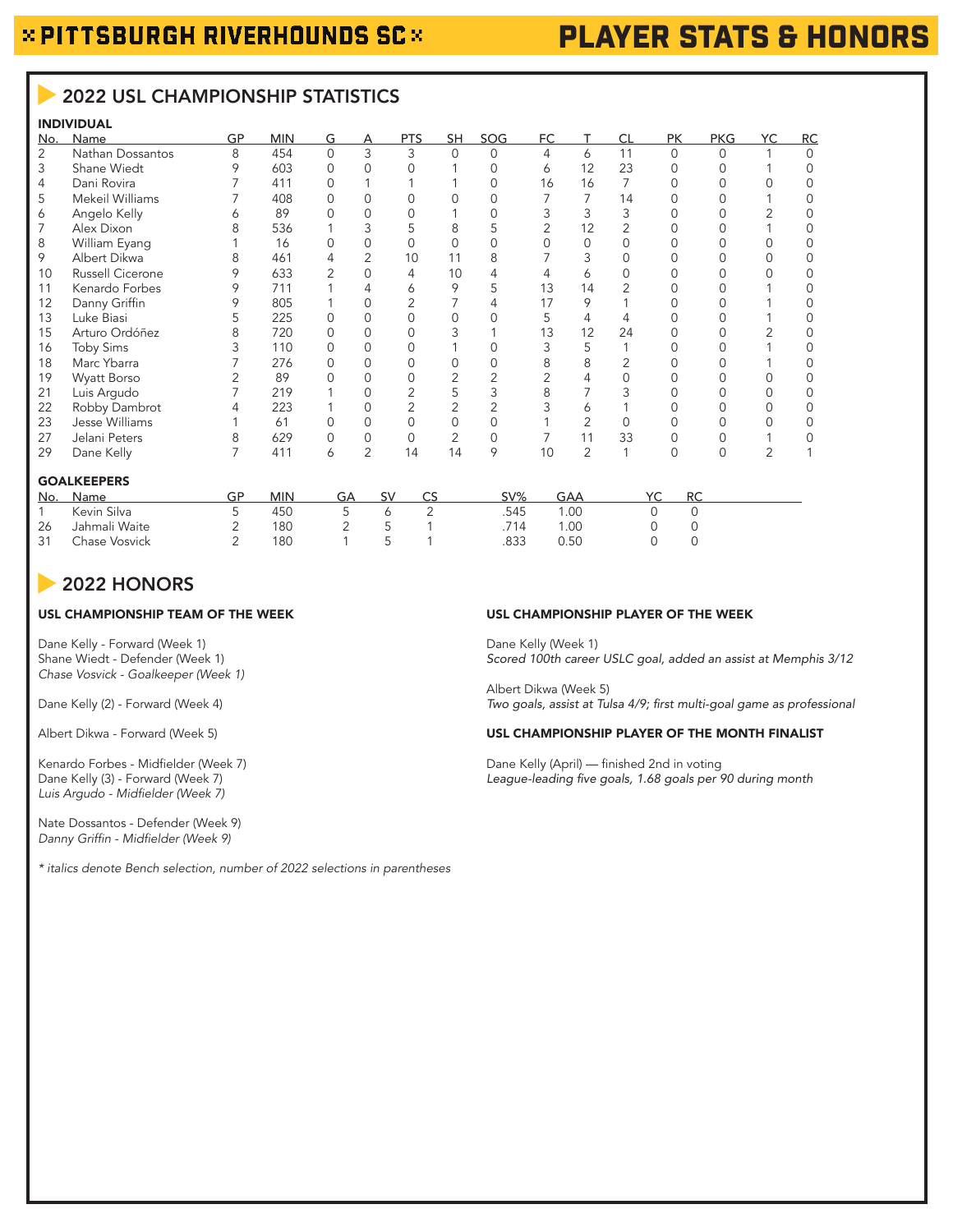## $\times$  PITTSBURGH RIVERHOUNDS SC $\times$

# TECHNICAL STAFF

## HEAD COACH BOB LILLEY



(fifth with PIT) League (MISL), earning Coach of the Year honors as the Ignition logged a 22-8 record and won the league's regular-season championship. Experience: 22nd season

Professional League regular-season title.

Date Hired: For three seasons (2005-07), Lilley served as head coach for the Vancouver Whitecaps of the USL First Division, winning the league November 14, 2017

Hometown: He began his pro head-coaching career with the Hershey Wildcats from 1997-01. He was named Coach of the Year in 1997, his first-ever Fort Monmouth, N.J. campaign as a head coach, and Hershey made the playoffs each season under Lilley, including a trip to the A-League final in 2001.

Alma Mater: Across 21 seasons of head-coaching experience at every level, Lilley holds an all-time record of 317-150-130. He has logged at least a .500 (1880) and the step in the form of the fast a .500 (1880) and the step (1987)  $\,$  earned Coach of the Year honors five times, and in 2010, he was inducted into the USL Hall of Fame as a coach. George Mason University

Accolades: From 1984-87, Lilley played at George Mason University, where he was a four-year starter and team captain. He was inducted into the 2015 USL Cup Champion George Mason Men's Soccer Hall of Fame in 2011. He also played professionally with the Orlando Lions of the American Soccer League USL Hall of Fame (2010)  $\,$  Impact (1988-91) and Harrisburg Heat of the National Professional Soccer League (1991-97) and the Pittsburgh Stingers of the Continental Five-time Coach of the Year Indoor Soccer League in 1994. 2006 USL-1 Champion



Seventh season with club

- Joined the staff in July 2016
- West Chester, Pa. native

Dan Visser enters his sixth full season as an assistant coach with Riverhounds SC after originally joining the club in July 2016 as part of head coach Dave Brandt's staff.

ASSISTANT **COACH** 

**DAN** VISSER

Prior to arriving in Pittsburgh, Visser served as an assistant coach under Brandt at the United States Naval Academy during its 2015 campaign.

From 2013-14, Visser was head coach at Eastern Nazarene College in Quincy, Mass., where the Lions made a two-win improvement in his second year over the first.

Visser began his coaching career at the NCAA Division III level, serving as an assistant coach and recruiting coordinator at Eastern University in St. Davids, Pa. In two years at Eastern, the Eagles compiled a 21-11-2 record and had 11 studentathletes earn all-conference honors.

Visser played collegiately as a midfielder at Messiah College for four seasons before graduating in 2008. During this period, the team won three national championships and accumulated an 89-6-2 record. The two-time team captain also received Regional All-America honors in 2007.



- 
- Joined the staff in August 2020
- Bohemia, N.Y. native

Michael Behonick enters his third season with Riverhounds SC in 2020. Also still serving as an assistant coach for the University of Pittsburgh men's soccer program, Behonick brings a wealth of experience working primarily with goalkeepers to the club.

Announced as the club's 10th head coach in its history on Nov. 14, 2017, Bob Lilley is in his fifth season at the helm for Riverhounds SC.

Before joining the Rhinos ahead of their 2010 season, Lilley spent 2007-08 as head coach of the Detroit Ignition of the Major Indoor Soccer

championship in 2006. From 2002-03, he led the Montreal Impact of the USL A-League, winning Coach of the Year honors in 2003.

winning percentage during each regular season and has led his team into the postseason every year. He also has won two league titles,

(1989-90) and the Maryland Bays of the American Professional Soccer League (1991). He also played on the indoor circuit with the Hershey

This year has been Behonick's seventh season with the Panthers. In 2019, he helped lead the team to an at-large bid to the NCAA Men's Soccer Tournament Championship, the school's first tournament appearance since 1965. The past two seasons have been even better for the Panthers, culminating with the school's first College Cup appearance to end the 2020 season and nearly repeating the feat with a national quarterfinals appearance in 2021.

Prior to arriving with the Panthers, Behonick coached at Penn State University from 2014-15 and at the University of Virginia from 2010-13.

A product of American University, Behonick was drafted by D.C. United in the 2003 MLS SuperDraft. He played seven seasons professionally as a goalkeeper across MLS, USL A-League, USL Pro Soccer League, USL Second Division and NASL.



## GOALKEEPER **COACH**

**WILL** MARSHALL

- Second season with pro team
- Involved with Hounds Academy since 2014
	- North Versailles, Pa. native

Will Marshall enters his second season as goalkeeper coach with the first team, though he has been a familiar face around the Hounds organization for some time.

He has been involved with instruction of the Riverhounds Academy's goalkeepers since his college days, and he was brought on as a full-time coach with the club in 2019, working under longtime Hounds goalkeeper/coach Hunter Gilstrap. He also spent part of 2020 as a volunteer assistant working with the Virginia Tech men's soccer team's goalkeepers.

As a college player, Marshall finished his career at Division II West Chester University in West Chester, Pa., where he helped guide the Golden Rams to the 2018 NCAA Championship Game played at Highmark Stadium. Prior to joining West Chester as a graduate transfer, Marshall played locally at the University of Pittsburgh from 2014-17.

Marshall grew up locally and is a graduate of East Allegheny High School in the Pittsburgh suburb of North Versailles.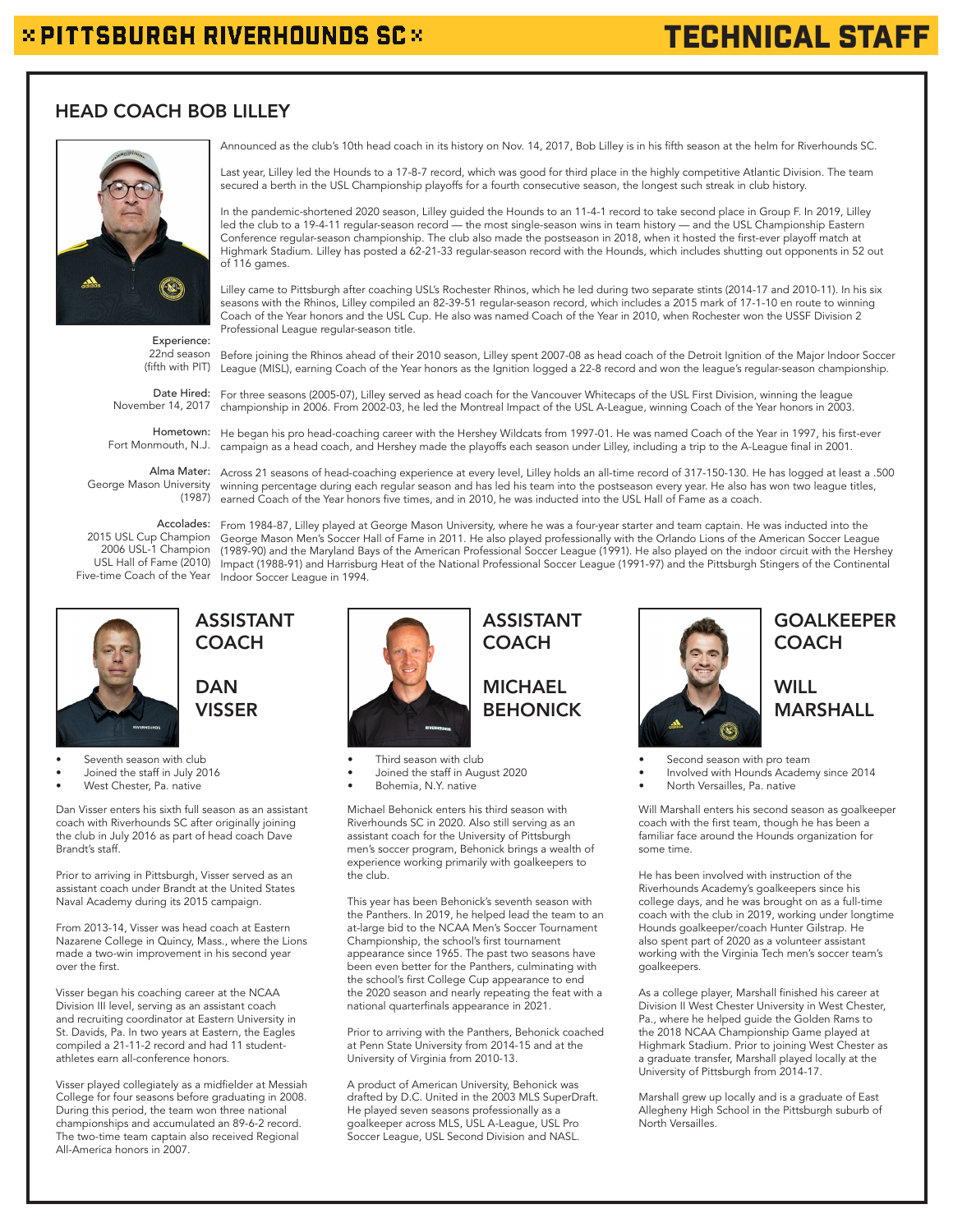# STANDINGS & GOAL LOG

## USL CHAMPIONSHIP STANDINGS

| Team                      | GP | <b>RECORD</b> | <b>PTS</b> | GF | GA | GD    |
|---------------------------|----|---------------|------------|----|----|-------|
| Louisville City FC        | 10 | $7 - 0 - 3$   | 24         | 20 | 4  | $+16$ |
| Pittsburgh Riverhounds SC | 9  | $6 - 2 - 1$   | 19         | 17 | 8  | $+9$  |
| Detroit City FC           | 9  | $5 - 2 - 2$   | 17         | 13 | 7  | $+6$  |
| Memphis 901 FC            | 8  | $5 - 2 - 1$   | 16         | 12 | 9  | $+3$  |
| Indy Eleven               | 8  | $4 - 2 - 2$   | 14         | 10 | 8  | $+2$  |
| Miami FC                  | 9  | $4 - 3 - 2$   | 14         | 9  | 7  | $+2$  |
| Tampa Bay Rowdies         | 10 | $3 - 3 - 4$   | 13         | 14 | 11 | $+3$  |
| FC Tulsa                  | 10 | $4 - 6 - 0$   | 12         | 16 | 19 | $-3$  |
| Birmingham Legion FC      | 10 | $3-4-3$       | 12         | 8  | 11 | $-3$  |
| Loudoun United FC         | 9  | $2 - 6 - 1$   | 7          | 7  | 14 | $-7$  |
| Atlanta United 2          | 9  | $2 - 7 - 0$   | 6          | 7  | 21 | $-14$ |
| <b>Hartford Athletic</b>  | 8  | $1 - 6 - 1$   | 4          | 6  | 12 | -6    |
| Charleston Battery        | 8  | $1 - 6 - 1$   | 4          | 6  | 16 | $-10$ |
| New York Red Bulls II     | 9  | $1 - 7 - 1$   | 4          | 4  | 15 | $-11$ |

### Eastern Western Western Western Western Western Western Western Western Western Western Western Western Music State and Music State and Music State and Music State and Music State and Music State and Music State and Music

| Team                      | GP | <b>RECORD</b> | <b>PTS</b> | GF | GA | GD    |
|---------------------------|----|---------------|------------|----|----|-------|
| Colo. Springs Switchbacks | 9  | $8 - 1 - 0$   | 24         | 19 | 8  | $+11$ |
| San Antonio FC            | 9  | $7 - 2 - 0$   | 21         | 14 | 7  | $+7$  |
| San Diego Loyal SC        | 10 | $6 - 2 - 2$   | 20         | 22 | 17 | $+5$  |
| Phoenix Rising FC         | 9  | $6 - 3 - 0$   | 18         | 18 | 12 | $+6$  |
| Sacramento Republic       | 9  | $4 - 2 - 3$   | 15         | 11 | 9  | $+2$  |
| Las Vegas Lights FC       | 10 | $4 - 4 - 2$   | 14         | 14 | 15 | $-1$  |
| El Paso Locomotive FC     | 10 | $4 - 5 - 1$   | 13         | 24 | 17 | $+7$  |
| Los Angeles Galaxy II     | 9  | $3-4-2$       | 11         | 12 | 14 | $-2$  |
| New Mexico United         | 8  | $2 - 2 - 4$   | 10         | 8  | 7  | $+1$  |
| Orange County SC          | 8  | $2 - 3 - 3$   | 9          | 10 | 12 | $-2$  |
| Rio Grande Valley Toros   | 9  | $3 - 6 - 0$   | 9          | 10 | 13 | $-3$  |
| Oakland Roots SC          | 10 | $1 - 4 - 5$   | 8          | 14 | 17 | $-3$  |
| Monterey Bay FC           | 8  | $2 - 6 - 0$   | 6          | 8  | 23 | -15   |

*\*\*Through games played Thursday, May 12*

#### OPPOSITION

3/19: HFD - Juan Carlos Obregón Jr. 40' (Prince Saydee) 3/26: @DET - Maxi Rodriguez 73' (pen.) 4/9: @TUL - Kevin Silva 19' (own goal) 4/9: @TUL - J.J. Williams 80' (Rodrigo da Costa) 4/9: @TUL - Rodrigo da Costa 85' (Ronald Rodríguez) 4/16: @LV - Danny Trejo 27' 4/19: @CIN - Álvaro Barreal 95' (pen.) 4/19: @CIN - Álvaro Barreal 99' (Alvas Powell) 4/30: @LOU - Wilson Harris 20' (Amadou Dia) 4/30: @LOU - Enoch Mushagalusa 39' (Wilson Harris)

\*\*Italics indicate U.S. Open Cup goals

GOAL LOG

#### RIVERHOUNDS SC

3/12: @MEM - Dane Kelly 45+3' (Alex Dixon) 3/12: @MEM - Russell Cicerone 64' (Dane Kelly) 3/12: @MEM - Albert Dikwa 76' (Alex Dixon) 3/19: HFD - Robby Dambrot 12' 3/19: HFD - Kenardo Forbes 51' (Dane Kelly) 3/26: @DET - Albert Dikwa 18' 4/2: LDN - Dane Kelly 65' (Albert Dikwa) 4/2: LDN - Dane Kelly 73' (Kenardo Forbes) 4/5: MD - Toby Sims 37' (Luis Argudo) 4/5: MD - Toby Sims 55' (Wyatt Borso) 4/9: @TUL - Albert Dikwa 6' (Kenardo Forbes) 4/9: @TUL - Alex Dixon 14' (Albert Dikwa) 4/9: @TUL - Dane Kelly 47' (Dani Rovira) 4/9: @TUL - Albert Dikwa 60' (Nate Dossantos) 4/23: ATL - Dane Kelly 20' (Alex Dixon) 4/23: ATL - Luis Argudo 29' (Nate Dossantos) 4/23: ATL - Dane Kelly 56' (Kenardo Forbes) 4/23: ATL - Russell Cicerone 76' (Kenardo Forbes) 5/7: BHM - Danny Griffin 4' (Nate Dossantos)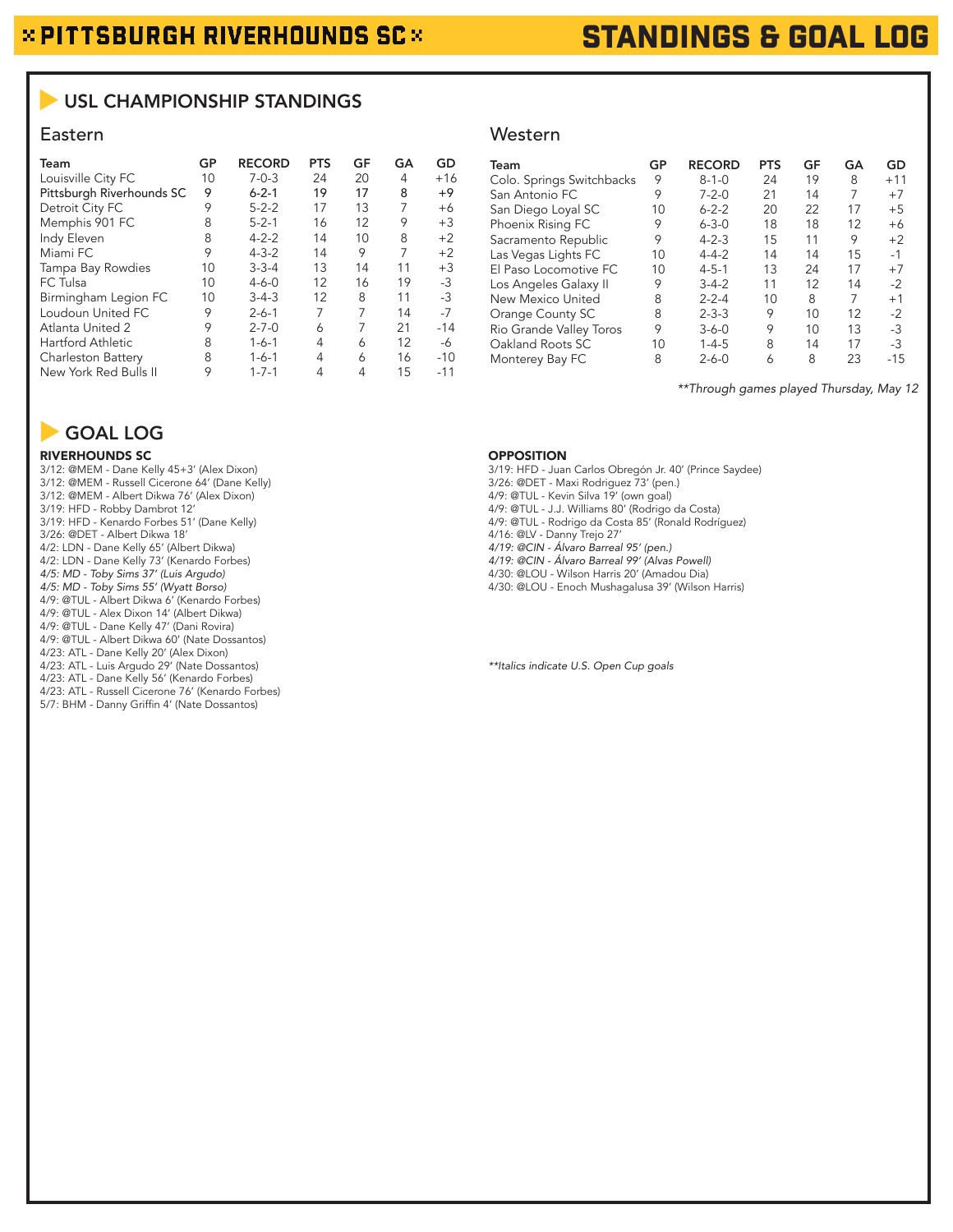## $\times$  PITTSBURGH RIVERHOUNDS SC $\times$

#### March 12: @Memphis 901 FC (W, 3-0) Chase Vosvick Jelani Peters Arturo Ordóñez Shane Wiedt Robby Dambrot (Nate Dossantos 68') Marc Ybarra (Toby Sims 68') Danny Griffin Alex Dixon (Angelo Kelly 85') Kenardo Forbes Russell Cicerone (Mekeil Williams 85') Dane Kelly (Albert Dikwa 68')

#### March 19: Hartford Athletic (W, 2-1)

Chase Vosvick Jelani Peters Arturo Ordóñez Mekeil Williams (Shane Wiedt 75') Robby Dambrot (Nate Dossantos 89') Toby Sims (Angelo Kelly 75') Danny Griffin Alex Dixon Kenardo Forbes (Marc Ybarra 90+1') Russell Cicerone Dane Kelly (Albert Dikwa 75')

#### March 26: @Detroit City FC (D, 1-1)

Kevin Silva Nate Dossantos Jelani Peters Arturo Ordóñez Shane Wiedt Marc Ybarra (Angelo Kelly 74') Danny Griffin Dani Rovira Russell Cicerone (William Eyang 74') Wyatt Borso (Kenardo Forbes 61') Albert Dikwa (Luis Argudo 74')

April 2: Loudoun United FC (W, 2-0) Kevin Silva Dani Rovira (Robby Dambrot 60') Jelani Peters Arturo Ordóñez Shane Wiedt Luke Biasi (Alex Dixon 60') Danny Griffin Russell Cicerone Kenardo Forbes (Toby Sims 77') Luis Argudo (Dane Kelly 60') Albert Dikwa (Angelo Kelly 77')

#### *April 5: Maryland Bobcats FC (W, 2-0*) *Jahmali Waite*

*Nate Dossantos Mekeil Williams Arturo Ordóñez Jesse Williams (Jelani Peters 77') Marc Ybarra Angelo Kelly Luis Argudo Toby Sims Wyatt Borso William Eyang (Russell Cicerone 77')*

#### April 9: @FC Tulsa (W, 4-3)

Kevin Silva Nate Dossantos (Luis Argudo 79') Jelani Peters Arturo Ordóñez Shane Wiedt Alex Dixon (Luke Biasi 65') Danny Griffin Dani Rovira Albert Dikwa (Mekeil Williams 65') Kenardo Forbes (Angelo Kelly 78') Dane Kelly (Russell Cicerone 66')

#### April 16: @Las Vegas Lights FC (L, 0-1) April 30: @Louisville City FC (L, 0-2)

Kevin Silva Robby Dambrot (Alex Dixon 35') Shane Wiedt (Dani Rovira 81') Arturo Ordóñez Mekeil Williams Jesse Williams (Luis Argudo 62') Marc Ybarra (Nate Dossantos 36') Kenardo Forbes Russell Cicerone (Albert Dikwa 62') Danny Griffin Dane Kelly

#### *April 19: @FC Cincinnati (L, 0-2 ET*) *Jahmali Waite*

*Luke Biasi (Shane Wiedt 91') Jelani Peters (Mekeil Williams 91') Nate Dossantos (Toby Sims 104') Arturo Ordóñez Alex Dixon Dani Rovira (Kenardo Forbes 74')* Danny Griffin *Russell Cicerone Luis Argudo (Angelo Kelly 80') Albert Dikwa (Dane Kelly 74')*

#### April 23: Atlanta United 2 (W, 4-0) Jahmali Waite

Nate Dossantos (Luke Biasi 73') Jelani Peters Mekeil Williams Shane Wiedt Alex Dixon (Angelo Kelly 62') Dani Rovira Danny Griffin (Marc Ybarra 85') Luis Argudo (Russell Cicerone 62') Kenardo Forbes Dane Kelly (Wyatt Borso 62')

# LINEUPS & LINE SCORES

Jahmali Waite Luke Biasi (Nate Dossantos 46') Jelani Peters (Marc Ybarra 77') Arturo Ordóñez Shane Wiedt (Mekeil Williams 46') Alex Dixon (Luis Argudo 60') Dani Rovira (Dane Kelly 60', sent off 80') Danny Griffin Kenardo Forbes Russell Cicerone Albert Dikwa

#### May 7: Birmingham Legion FC (W, 1-0)

Kevin Silva Nate Dossantos Mekeil Williams (Jelani Peters 78') Arturo Ordóñez Luke Biasi (Shane Wiedt 78') Marc Ybarra (Luis Argudo 79') Kenardo Forbes (Dani Rovira 78') Russell Cicerone Danny Griffin Alex Dixon Albert Dikwa

## **USL CHAMPIONSHIP LINE SCORES**

| Opponent        | W/L/D | G              |                | SH <sub>1</sub> | SOG            | <b>POSS</b> | PA%  | <b>CK</b>      | <b>OFF</b>     | FC             | <b>PK</b>    | <b>PKG</b>   | YC.            | <b>RC</b>      | OG           | <b>SV</b>      |  |
|-----------------|-------|----------------|----------------|-----------------|----------------|-------------|------|----------------|----------------|----------------|--------------|--------------|----------------|----------------|--------------|----------------|--|
| <b>HOUNDS</b>   | W     | 3              | 3              | $\overline{7}$  | 4              | 49.1        | 71.4 | 3              | 4              | 15             | $\mathbf 0$  | $\mathbf 0$  | $\mathbf 0$    | $\mathbf 0$    | $\mathbf 0$  | 5              |  |
| @Memphis        |       | $\Omega$       | $\Omega$       | 9               | 5              | 50.9        | 74.7 | 2              |                | 15             |              | $\Omega$     |                |                | $\Omega$     |                |  |
| <b>HOUNDS</b>   | W     | $\overline{2}$ |                | 12              | $\overline{4}$ | 62.0        | 86.5 | 3              | $\overline{2}$ | 17             | $\mathbf{0}$ | $\mathbf{0}$ | $\overline{4}$ | $\mathbf{0}$   | $\mathbf{0}$ | $\mathbf{0}$   |  |
| <b>Hartford</b> |       |                |                | 10              | $\overline{2}$ | 38.0        | 74.5 | 5              |                | $\overline{7}$ | $\Omega$     | $\Omega$     | 3              |                | $\Omega$     | $\overline{2}$ |  |
| <b>HOUNDS</b>   | D     |                | $\mathbf 0$    | 8               | 4              | 43.3        | 71.6 | $\overline{4}$ | 5              | 21             | $\mathbf 0$  | $\mathbf 0$  | 2              | $\mathbf 0$    | 0            | $\mathbf 0$    |  |
| @Detroit        |       |                | $\Omega$       | 9               |                | 56.7        | 77.6 | 3              |                | 9              |              |              | ົ              | $\mathbf 0$    | $\Omega$     | っ              |  |
| <b>HOUNDS</b>   | W     | 2              | $\overline{2}$ | 17              | $\overline{7}$ | 54.3        | 74.5 | 8              | $\overline{4}$ | 15             | $\mathbf{0}$ | $\mathbf{0}$ | $\overline{2}$ | $\mathbf{0}$   | $\mathbf{0}$ | 3              |  |
| <b>Loudoun</b>  |       | $\Omega$       |                | 6               |                | 45.7        | 68.0 |                |                | 13             | $\Omega$     | $\Omega$     |                | $\Omega$       |              |                |  |
| <b>HOUNDS</b>   | W     | 4              | 4              | 11              | 6              | 41.3        | 75.7 | 4              | 2              | 20             | $\mathbf 0$  | $\mathbf 0$  | 4              | 0              |              | 2              |  |
| @Tulsa          |       | 3              | $\mathcal{P}$  | 11              | 4              | 58.7        | 82.1 | 3              | $\Omega$       | 15             | $\Omega$     | $\Omega$     |                | $\mathbf 0$    | $\Omega$     | 2              |  |
| <b>HOUNDS</b>   |       | $\mathbf{0}$   | $\mathbf{0}$   | $\overline{7}$  | $\mathbf{1}$   | 53.1        | 76.5 | 6              | $\overline{2}$ | 18             | $\mathbf{0}$ | $\mathbf{0}$ | $\overline{1}$ | $\mathbf{0}$   | $\mathbf 0$  |                |  |
| @Las Vegas      |       |                |                | 5 <sub>1</sub>  | $\mathbf{a}$   | 46.9        | 75.1 | 3              |                | 11             | $\Omega$     |              |                | $\Omega$       |              |                |  |
| <b>HOUNDS</b>   | W     | 4              | $\overline{4}$ | 17              | 9              | 44.9        | 79.6 | 5              | 5              | 10             | $\mathbf 0$  | $\mathbf 0$  |                | $\mathbf 0$    | 0            |                |  |
| Atlanta         |       | $\Omega$       | $\Omega$       | 9               |                | 55.1        | 79.1 | 4              |                |                | $\Omega$     | $\Omega$     |                | $\Omega$       | $\Omega$     | 5              |  |
| <b>HOUNDS</b>   |       | $\mathbf{0}$   | $\mathbf{0}$   | 6               |                | 46.7        | 75.2 | 3              | 3              | 6              | $\mathbf{0}$ | $\mathbf{0}$ | $\overline{2}$ | $\overline{1}$ | $\mathbf{0}$ | 4              |  |
| @Louisville     |       | $\overline{2}$ |                | 10              | 6              | 53.3        | 80.5 | 6              |                | 15             | $\Omega$     | $\Omega$     | $\Omega$       | $\Omega$       | $\Omega$     |                |  |
| <b>HOUNDS</b>   | W     | 1              |                | 18              | 8              | 57.1        | 69.0 | 9              | 3              | 17             | $\mathbf 0$  | $\mathbf 0$  | $\mathbf 0$    | $\mathbf 0$    | 0            | $\mathbf 0$    |  |
| Birmingham      |       | U              |                | 10              | $\cap$         | 42.9        | 59.6 |                |                | 13             | $\Omega$     | $\Omega$     |                | $\Omega$       | U            |                |  |

## TEAM USL CHAMPIONSHIP STATISTICS G A SH SOG CK OFF FC YC RC PK PKG OG GA SV POS% TOTAL: 17 15 103 44 45 30 139 16 1 0 0 1 8 16 - AVG: 1.89 1.67 11.44 4.89 5.00 3.33 15.44 1.78 0.11 0.00 0.00 0.11 0.89 1.78 50%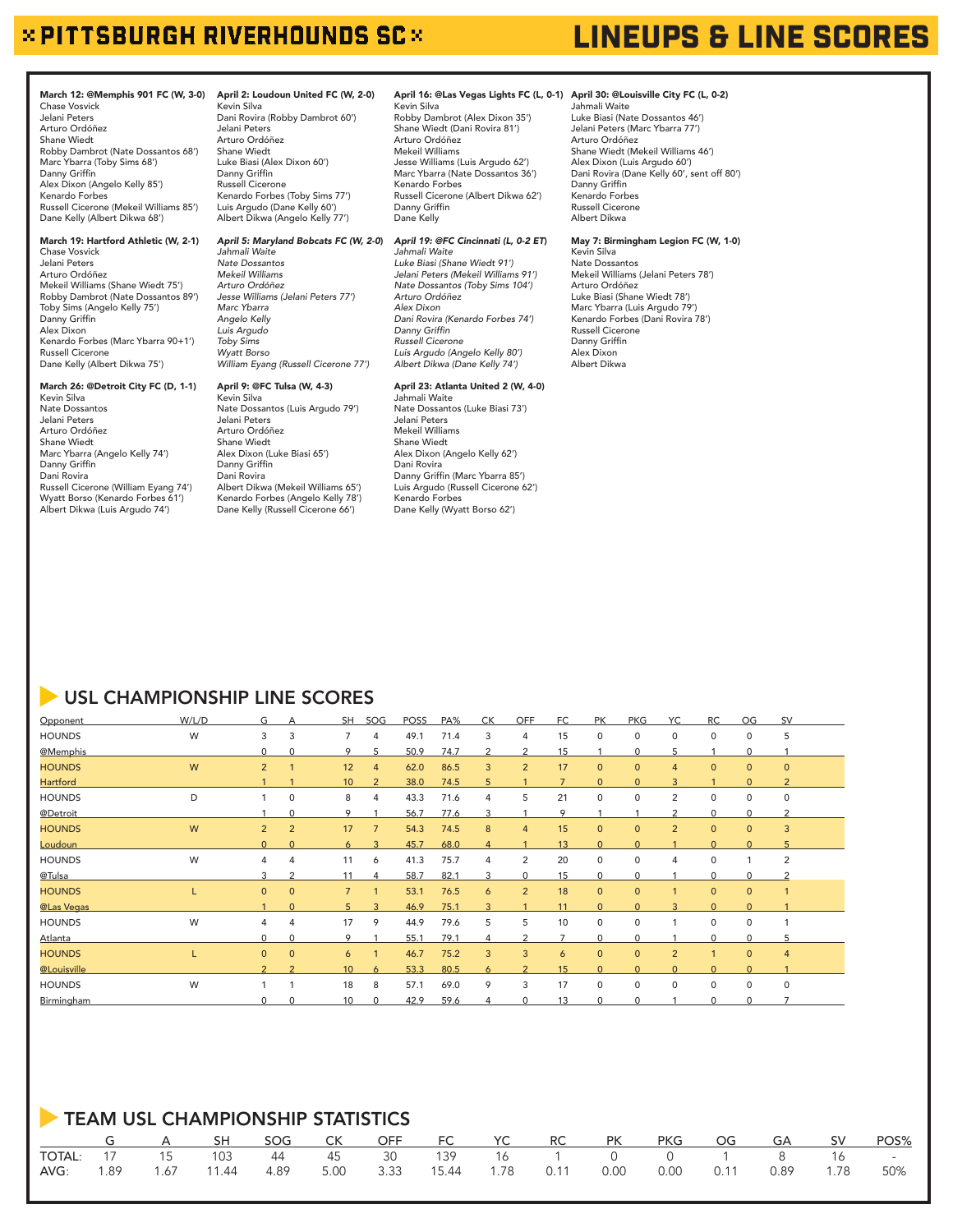# **RIVERHOUNDS**

## BROADCAST NOTES





## **NATHAN DOSSANTOS**<br>
<u>2022 8/4 454 0 3 3</u> GP/GS MIN G A PTS SH SOG<br>8/4 454 0 3 3 0 0 2022 8/4 454 0 3 3 0 0



## **SHANE WIEDT**<br>
<u>GP/GS MIN</u><br>
2022 9/7 603 MIN G A PTS SH SOG 2022 9/7 603 0 0 0 1 0



## **4** DANI ROVIRA

|       |     | MIN G A PTS SH SOG |  |  |  |
|-------|-----|--------------------|--|--|--|
| 11172 | 7/5 |                    |  |  |  |



## **5** MEKEIL WILLIAMS

| GP/GS MIN G A PTS SH SOG |  |                                            |  |
|--------------------------|--|--------------------------------------------|--|
| 2022 – 774 –             |  | $\begin{array}{ccc} 0 & 0 & 0 \end{array}$ |  |



ANGELO KELLY M • 5'9" • 164 • Ottumwa, Iowa<br>
GP/GS MIN G A PTS SH SOG • Joined Battery after three seasons in US<br>
<u>2022 6/0 89 0 0 0 1 0</u> • Born in Honduras, grew up in Iowa GP/GS MIN G A PTS SH SOG 2022 6/0 89 0 0 0 1 0



# **ALEX DIXON**<br><u>GP/GS MIN</u><br>2022 8/6 536



## **8** WILLIAM EYANG GP/GS MIN G A PTS SH SOG 2022 1/0 16 0 0 0 0 0





| <b>RUSSELL CICERONE</b> |  |  |  |
|-------------------------|--|--|--|
| CDICC MINI C A DTC CLI  |  |  |  |

**ALBERT DIKWA**<br> **GP/GS** MIN G<br> **2022** 8/5 461 4

## **10** RUSSELL CICERONE MIN G A PTS SH SOG<br>633 2 0 4 10 4 2022 9/7 633 2 0 4 10 4

GP/GS MIN G A PTS SH SOG 2022 8/5 461 4 2 10 11 8

| <b>KEVIN SILVA</b><br>GP/GS W/L/D<br>SV%<br>GA<br>GAA<br>2022<br>.545<br>5/5<br>$3 - 1 - 1$<br>1.00                                                   | GK . 6'1" . 190 . Bethlehem, Pa.<br>• Spent past three seasons with Toronto FC II<br>• Played collegiately at UCLA in 2016-17<br>• Turned pro in 2018, signing with Hearts (SCO) | Saves: 3 (4/2 vs. Ll<br>GA: $3(4/9$ at TUL)<br>$\blacksquare$ Clean sheets: 2<br><b>GAN</b>            |
|-------------------------------------------------------------------------------------------------------------------------------------------------------|----------------------------------------------------------------------------------------------------------------------------------------------------------------------------------|--------------------------------------------------------------------------------------------------------|
| <b>NATHAN DOSSANTOS</b><br>SH SOG<br>GP/GS<br>A PTS<br><b>MIN</b><br>G<br>2022<br>8/4<br>454<br>$\cap$<br>3<br>3<br>$\Omega$                          | D . 5'11" . 175 . Oakville, Ontario<br>• 2020 NCAA champion with Marshall<br>• 46th overall pick in 2022 MLS Draft by Houston<br>• First professional assist 4/9/22 at Tulsa     | Minutes: 90 (two ti<br>Goals: 0<br>Assists: 1 (three tir<br>Points: 1 (three tin<br>Shots: 0<br>SOG: 0 |
| <b>SHANE WIEDT</b><br><b>PTS</b><br>GP/GS<br>SH SOG<br><b>MIN</b><br>G<br>A<br>2022<br>9/7<br>603<br>$\Omega$<br>$\Omega$<br><sup>n</sup><br>$\Omega$ | D . 6'3" . 185 . Akron, Ohio<br>• Only D to play every game for Hounds last year<br>• Scored first Hounds goal vs. CHS (9/25/21)<br>Led team with 108 clearances in 2021         | Minutes: 90 (five ti<br>Goals: 0<br>Assists: 0<br>Points: 0<br>Shots: 1 (3/26 at D<br>SOG: 0           |
|                                                                                                                                                       |                                                                                                                                                                                  | Minutes: 90 (three                                                                                     |

## D • 6'2" • 189 • Port of Spain, Trinidad

- 34 appearances for T&T National Team
- Played all three matches in 2021 Gold Cup
- 69 clearances, 30 ints in first year w/Hounds

- Played 90 games over past 4 seasons with CHS
- Joined Battery after three seasons in USL PDL
- Born in Honduras, grew up in Iowa

## F/M • 5'8" • 145 • Bay City, Texas

- Led Hounds in ast (9), second in goals (9) in '21
- 8th player to have 10 goals, 10 ast. with Hounds
- USL Cup winner in 2015 with Rochester

## F • 6'3" • 185 • Yaounde, Cameroon

- Last played with Florida Tropics (MASL indoor)
- Made USLC debut in 2016 with Orlando City B
- Played for clubs in Cameroon, Sweden before '16

## F • 6'1" • 165 • Garoua, Cameroon

- Scored in debut for team vs. LDN (9/1/20)
- Nine goals in 28 games (17 starts) with Hounds
- USLC Player of the Week in Week 5 of 2022

## F • 5'11" • 170 • Bloomfield Hills, Mich.

- Led Hounds with 16 goals in 2021, added 8 asst.
- First career hat trick on 8/22/21 vs. Atlanta
- Tenth on Hounds all-time goals list (18)

**GAME HIGHS SAVES:** 3 (4/2 vs. LDN)<br> **G** GA: 3 (4/9 at TUL)<br> **T** Clean sheets: 2<br>
<del>G</del><br>
GO Minutes: 90 (two times) als:  $\Omega$ 

Assists: 1 (three times) Points: 1 (three times) Shots: 0  $G: 0$ SOG: 0

| Minutes: 90 (five times)                        |
|-------------------------------------------------|
| $\overline{\phantom{a}}$ Goals: 0               |
| Assists: 0                                      |
| $\perp$ Points: 0                               |
|                                                 |
| Shots: 1 (3/26 at DET)<br>$\overline{D}$ SOG: 0 |
|                                                 |
| Minutes: 90 (three times)                       |
| $\Box$ Goale: 0                                 |

| <b>Minutes:</b> 90 (three times)      |
|---------------------------------------|
| $\frac{1}{10}$ Goals: 0               |
| Assists: 1 (4/9 at TUL)               |
| Points: 1 (4/9 at TUL)                |
| $\overline{4}$ Shots: 1 (3/26 at DET) |
| $\overline{O}$ sog: 0                 |
|                                       |

|    | <b>Minutes: 90 (two times)</b>                                                                                                                                                                                                                                                                                                     |
|----|------------------------------------------------------------------------------------------------------------------------------------------------------------------------------------------------------------------------------------------------------------------------------------------------------------------------------------|
|    | $\frac{1}{10}$ Goals: 0                                                                                                                                                                                                                                                                                                            |
|    | Assists: 0                                                                                                                                                                                                                                                                                                                         |
|    | Points: 0                                                                                                                                                                                                                                                                                                                          |
|    | $\overline{a}$ Shots: 0                                                                                                                                                                                                                                                                                                            |
| Ò) | SOG: 0                                                                                                                                                                                                                                                                                                                             |
|    |                                                                                                                                                                                                                                                                                                                                    |
|    | $\mathbf{A}$ $\mathbf{A}$ $\mathbf{A}$ $\mathbf{A}$ $\mathbf{A}$ $\mathbf{A}$ $\mathbf{A}$ $\mathbf{A}$ $\mathbf{A}$ $\mathbf{A}$ $\mathbf{A}$ $\mathbf{A}$ $\mathbf{A}$ $\mathbf{A}$ $\mathbf{A}$ $\mathbf{A}$ $\mathbf{A}$ $\mathbf{A}$ $\mathbf{A}$ $\mathbf{A}$ $\mathbf{A}$ $\mathbf{A}$ $\mathbf{A}$ $\mathbf{A}$ $\mathbf{$ |

| <b>Minutes: 28 (4/23 vs. ATL)</b>     |
|---------------------------------------|
| $\frac{1}{12}$ Goals: 0               |
| $\overline{\phantom{a}}$ Assists: $0$ |
| $\frac{11}{2}$ Points: 0              |
| Shots: 1 (3/19 vs. HFD)               |
| $\sigma$ <sub>SOG: 0</sub>            |

**GAME HIGHSMINUTES:** 90 (two times)<br> **GAME GAME HIGHSMINUTES:** 2 (3/12 at MEN<br> **LE Points:** 2 (two times)<br> **GAME SMINUTES:** 2 (two times)<br> **CAME SMINUTES:** 2 (F.73 up BLM) Goals: 1 (4/9 at TUL) Assists: 2 (3/12 at MEM) Points: 2 (two times) Shots: 2 (two times) SOG: 2 (5/7 vs. BHM)

Minutes: 16 (3/26 at DET) Goals: 0 Assists: 0 Points: 0 Shots: 0 GAME HIGHS  $SOG: 0$ 

**GAME HIGHS: 90 (two times)**<br> **Gals: 2** (4/9 at TUL)<br> **H** Assists: 1 (two times)<br> **H** Points: 5 (4/9 at TUL)<br>
Shots: 3 (two times)<br> **C** SOG: 3 (4/9 at TUL) Goals: 2 (4/9 at TUL) Assists: 1 (two times) Points: 5 (4/9 at TUL) Shots: 3 (two times) SOG: 3 (4/9 at TUL)

| <b>Minutes: 90 (four times)</b>    |
|------------------------------------|
| Goals: 1 (two times)               |
| $\blacksquare$ Assists: 0          |
| Points: 2 (two times)              |
| Shots: $3(3/12$ at MEM)            |
| $\overline{O}$ SOG: 2 (4/2 at LDN) |









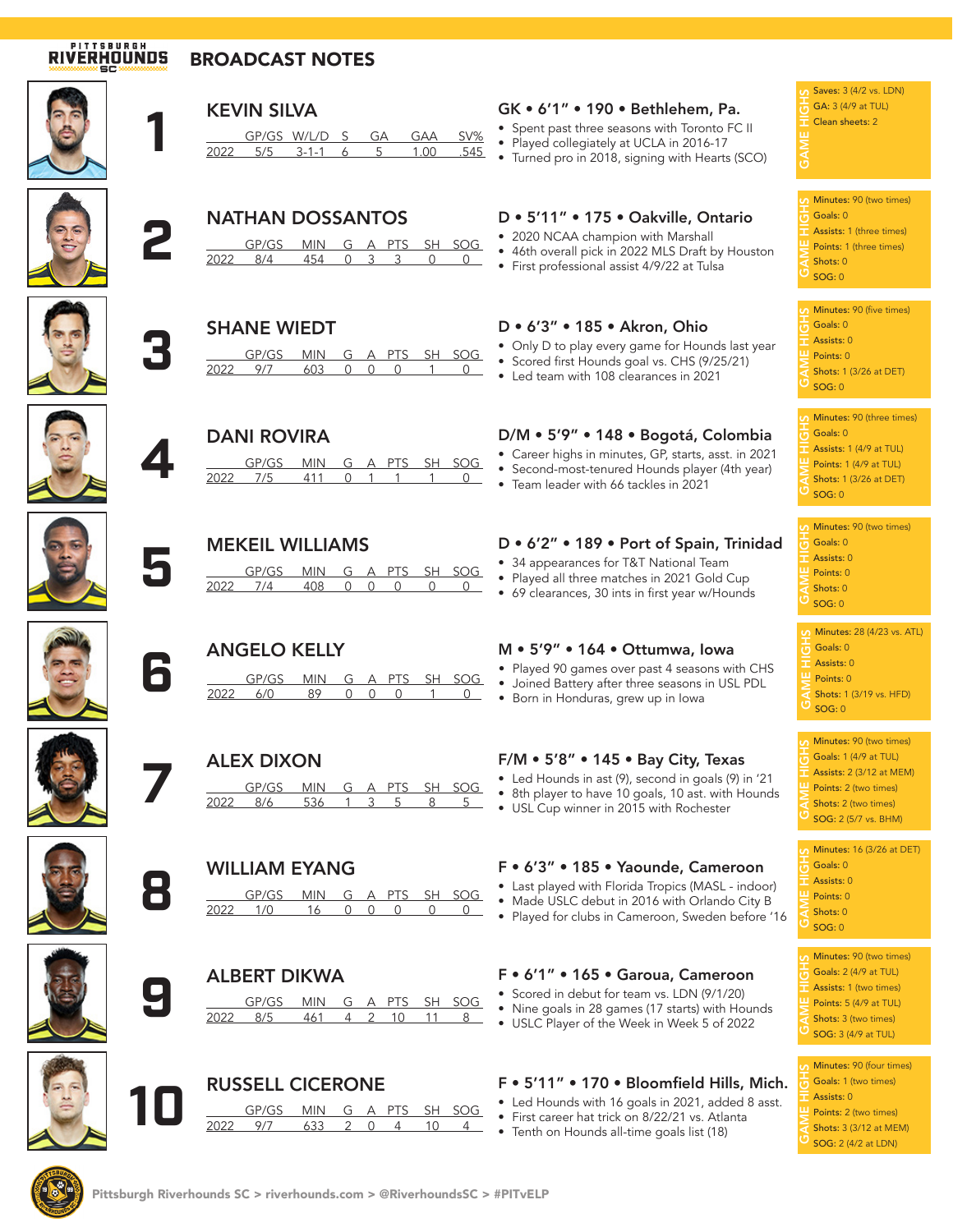# **RIVERHOUNDS**

## BROADCAST NOTES











| 2022 | 5/3 |  | $\Omega$          |     |  |  |                          |  |
|------|-----|--|-------------------|-----|--|--|--------------------------|--|
|      |     |  | <b>LUKE BIASI</b> | 225 |  |  | GP/GS MIN G A PTS SH SOG |  |



## **158 ARTURO ORDÓÑEZ<br>
1582 BONA DE ADORECTADO DE ADORESTADO DE ADORESTION DE ADORESTION DE ADORESTION DE ADORESTION DE ADORECTADO DE A** GP/GS MIN G A PTS SH SOG 2022 8/8 720 0 0 0 3 1



# **16** TOBY SIMS

|            |            |  | $G \Delta$ PTC | - SH | 50 Y - |
|------------|------------|--|----------------|------|--------|
| <i>HYP</i> | $\prec$ /1 |  |                |      |        |
|            |            |  |                |      |        |







## **1999 WYATT BORSO**<br>
<u>1999 BORS MIN G</u><br>
2022 2/1 89 0 G A PTS SH SOG  $0 \quad 0 \quad 2$



| <b>LUIS ARGUDO</b> |                          |     |  |  |  |  |  |  |
|--------------------|--------------------------|-----|--|--|--|--|--|--|
|                    | GP/GS MIN G A PTS SH SOG |     |  |  |  |  |  |  |
|                    |                          | 219 |  |  |  |  |  |  |
|                    |                          |     |  |  |  |  |  |  |







**ROBBY DAMBROT**<br>
<u>2022 143 222 1 0</u>



2022 4/3 222 1 0 2 2 2

PTS SH SOG

## M • 5'9" • 167 • Kingston, Jamaica

- 2019 USL Championship MVP Finalist
- Five-time All-USL selection ('16, '18-'21)
- All-time USL Championship assist leader with 49

## M • 5'9" • 170 • Wethersfield, Conn.

- Played all but 12 minutes during 2021 season
- Has not missed a league game in 2+ pro seasons
- Re-signed as free agent before 2022 season

### D • 6'0" • 180 • Buford, Ga.

- Finished college as grad. transfer with Syracuse
- Played at Univ. of Memphis from 2017-20
- Made pro debut in start 4/2 vs. Loudoun

#### D • 6'3" • 180 • Salou, Spain

- Led Pitt to appearance in 2020 College Cup
- Selected 39th in 2022 MLS Draft by Houston
- Started 10 of 11 games as a pro (all comps.)

## D • 6'1" • 178 • Worksop, England

- USL League Two Defender of the Year in 2021
- D-II All-American in 2021 at Chowan (N.C.)
- First 2 pro goals 4/5 vs. Md. Bobcats in Cup win

### M • 6'0" • 180 • Ann Arbor, Mich.

- Played 5 seasons at University of Michigan
- Set UMich record for games, min.; 2nd in assts.
- 2021 Big Ten Midfielder of the Year

### F • 6'1" • 180 • Aurora, Ill.

- 18-year-old under USL Academy contract
- Made first-team debut 8/11/21 vs. Miami
- Youngest-ever player to appear for Hounds

#### M • 5'9" • 155 • Queens, N.Y.

- Played 39 games for Columbus (MLS) in '18-19
- 17 games, 3 goals for Norrby (Sweden) in 2021
- Scored first Hounds goal 4/23 vs. Atlanta

## D • 6'2" • 170 • Akron, Ohio

- Played past three seasons with Loudoun
- First Hounds goal 3/19 vs. Hartford
- Finished college career at Pitt in 2018

## D • 5'10" • 185 • Port of Spain, Trinidad

- 
- Six appearances for Trinidad and Tobago
- 

**GAME HIGHS:** 90 (four times)<br> **GAME HIGHSMINUM HIGHSMINUM**<br>  $\frac{d\mathbf{U}}{dt}$  **Assists: 2** (4/23 vs. ATL)<br> **GAME SHOTS:** 5 (4/23 vs. ATL)<br> **GAME SHOTS: 2** (4/23 vs. ATL) Goals: 1 (3/19 vs. HFD) Assists: 2 (4/23 vs. ATL) Points: 2 (two times)

Shots: 5 (4/23 vs. ATL) SOG: 3 (4/23 vs. ATL)

Minutes: 90 (<br>
Goals: 1 (5/7<br>
Assists: 0<br>
Points: 2 (5/7<br>
Shots: 2 (two<br>
SOG: 1 (four Goals: 1 (5/7 vs. BHM) Assists: 0 Points: 2 (5/7 vs. BHM) Shots: 2 (two times) GAME HIGHS SOG: 1 (four times) Minutes: 90 (eight times)

| <b>Minutes: 78 (5/7 vs. BHM)</b>            |
|---------------------------------------------|
| $\frac{1}{10}$ Goals: 0                     |
| Assists: 0                                  |
| $\mathbf{\mathbf{\underline{u}}}$ Points: 0 |
| $\leq$ Shots: 0                             |
| $\sigma$ <sub>sog: 0</sub>                  |

| <b>Minutes: 90 (eight times)</b>    |
|-------------------------------------|
| $\frac{1}{10}$ Goals: 0             |
| Assists: 0                          |
| $\mathbf{\mathbf{\perp}}$ Points: 0 |
| Shots: 1 (three times)              |
| $\overline{O}$ SOG: 1 (3/26 at DET) |
|                                     |

| $\bullet$ Minutes: 75 (3/19 vs. HFD) |
|--------------------------------------|
| $\overline{1}$ Goals: 0              |
| $\overline{\phantom{a}}$ Assists: 0  |
| $\mathbf{\mathsf{u}}$ Points: 0      |
| Shots: 1 (4/2 vs. LDN)               |
| $\sigma$ <sub>SOG: 0</sub>           |
|                                      |

|   | <b>Minutes: 79 (5/7 vs. BHM)</b><br>$\frac{1}{10}$ Goals: 0<br>$\overline{\phantom{a}}$ Assists: 0<br>$\mathbf{\mathbf{\underline{u}}}$ Points: 0<br>$\ge$ Shots: 0 |
|---|---------------------------------------------------------------------------------------------------------------------------------------------------------------------|
|   | $\overline{O}$ sog: 0                                                                                                                                               |
|   |                                                                                                                                                                     |
|   | <b>n</b> Minutes: 61 (3/26 at DET)                                                                                                                                  |
|   | $\frac{1}{11}$ Goals: 0                                                                                                                                             |
|   | $\overline{\phantom{a}}$ Assists: 0                                                                                                                                 |
|   | $\mathbf{\mathbf{\underline{u}}}$ Points: 0                                                                                                                         |
| õ | Shots: 1 (two times)                                                                                                                                                |

- Points: 0
- Shots: 1 (two times)
- SOG: 1 (two times)

 $\frac{1}{\sqrt{10}}$  Minutes: 62 (4/23 vs. ATL)<br>  $\frac{1}{\sqrt{10}}$  Goals: 1 (4/23 vs. ATL)<br>  $\frac{1}{\sqrt{10}}$  Points: 2 (4/23 vs. ATL)<br>  $\frac{1}{\sqrt{10}}$  Shots: 3 (4/23 vs. ATL)<br>  $\frac{1}{\sqrt{10}}$  Socie: 3 (4/23 vs. ATL) Goals: 1 (4/23 vs. ATL) Assists: 0 Points: 2 (4/23 vs. ATL) Shots: 3 (4/23 vs. ATL) SOG: 2 (4/23 vs. ATL)

 $\frac{G_1}{G_2}$  Minutes: 89 (3/19 vs. HFD)<br>  $\frac{G_2}{G_2}$  Coals: 1 (3/19 vs. HFD)<br>  $\frac{G_1}{G_2}$  Points: 2 (3/19 vs. HFD)<br>  $\frac{G_2}{G_2}$  Shots: 1 (two times)<br>  $G_1$  Shots: 1 (two times) Goals: 1 (3/19 vs. HFD) Assists: 0 Points: 2 (3/19 vs. HFD) Shots: 1 (two times) SOG: 1 (two times)

**GAME HIGHS: 62 (4/16 at LV)**<br> **GAME GAME: 0**<br> **EXAME: 0**<br> **GAME: 0**<br> **GAME: 0**<br> **GAME: 0**<br> **GAME: 0**<br> **GAME: 0** 

- Goals: 0 Assists: 0
- Points: 0
- Shots: 0
- $SOG: 0$